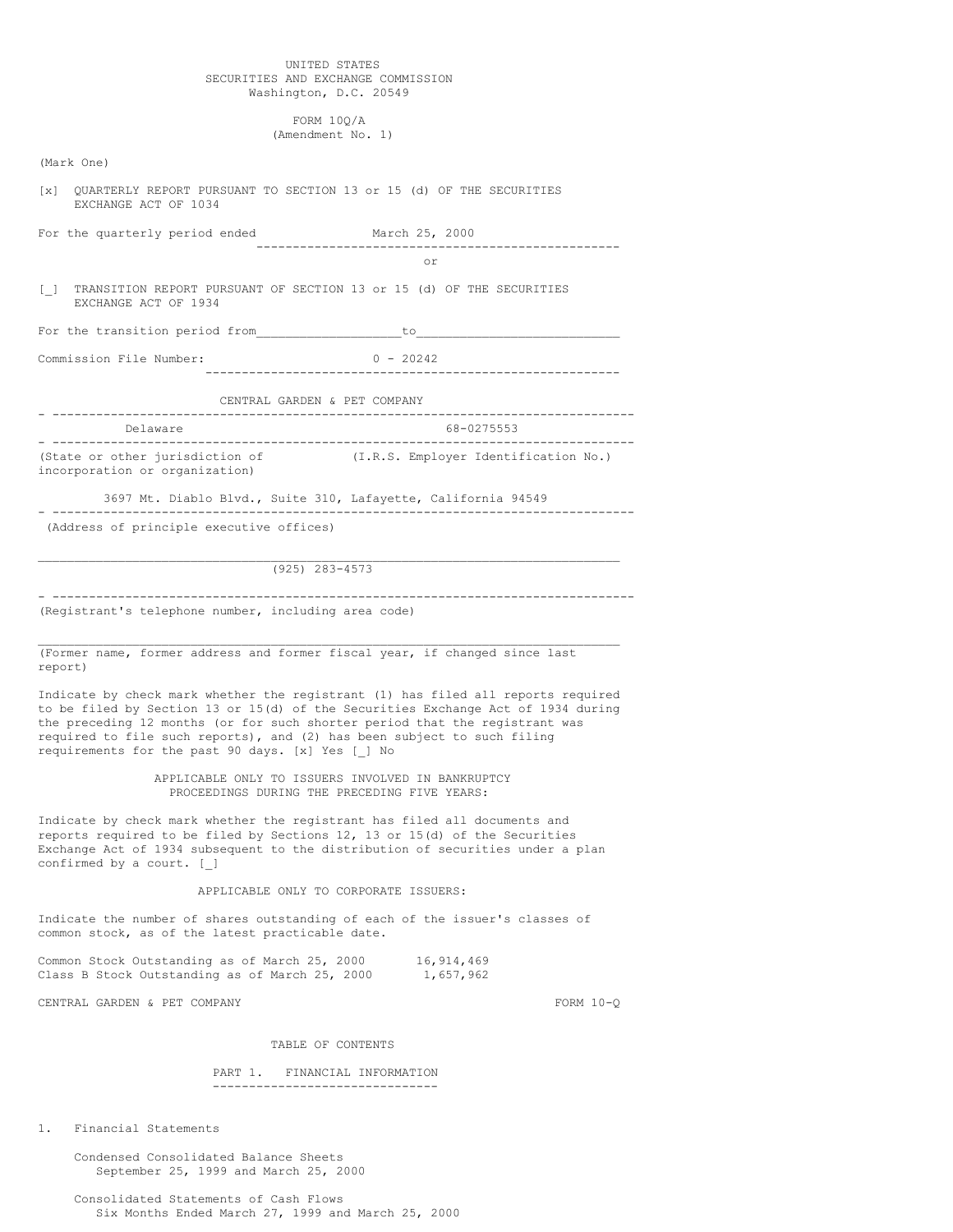Consolidated Statements of Income Three and Six Months Ended March 27, 1999 and March 25, 2000

Notes to Consolidated Financial Statements

- 2. Management's Discussion and Analysis of Financial Condition and Results of Operations
- 3. Quantitative and Qualitative Disclosures About Market Risk

PART II. OTHER INFORMATION ----------------------------

- 1. Legal Proceedings
- 2. Changes in Securities and Use of Proceeds
- 3. Defaults Upon Senior Securities
- 4. Submission of Matter to a Vote of Securities Holders
- 5. Other Information
- 6. Exhibits and Reports on Form 8-K

Safe Harbor Statement under the Private Securities Litigation Reform Act of 1995 This quarterly report contains "forward-looking" statements based on current expectations that involve risks and uncertainties. Actual results and the timing of certain events may differ significantly from those projected in these forward-looking statements due to the factors listed below, under "Management's Discussion and Analysis of Financial Condition and Results of Operations - Risk Factors Relating to Forward-Looking Statements" in our Annual Report on Form 10-K for the fiscal year ended September 25, 1999, and from time to time in our filings with the Securities and Exchange Commission. These risks and uncertainties include, without limitation, the final accounting for all issues between the Company and Monsanto under the Solaris Agreement, such as the amounts receivable from Monsanto for cost reimbursements, payments for cost reductions and payments for services; the amounts payable to Monsanto for inventory; responsibility for obsolete inventory and for non-payment by Solaris' direct sales accounts; costs associated with the realignment of the Company's lawn and garden distribution operations to reflect anticipated business levels for the fiscal year 2000 and the impact of outstanding or potential litigation.

### CENTRAL GARDEN & PET COMPANY

CONDENSED CONSOLIDATED BALANCE SHEETS

(Unaudited) (In thousands, except share amounts)

<TABLE> <CAPTION>

|                                                   |                     | $\cup$ $\cup$ $\cup$ $\ldots$ $\cup$ $\cup$ $\vdots$<br>1999 |              | 2000        |
|---------------------------------------------------|---------------------|--------------------------------------------------------------|--------------|-------------|
| $<$ S>                                            | $\langle C \rangle$ |                                                              | <<           |             |
| ASSETS                                            |                     |                                                              |              |             |
| Current Assets:                                   |                     |                                                              |              |             |
| Cash & cash equivalents                           | \$                  | 8,017                                                        | $\mathsf{S}$ | 8,932       |
| Accounts receivable (less allowance for doubtful  |                     |                                                              |              |             |
| accounts of \$6,484 and \$6,782)                  |                     | 149,411                                                      |              | 240,079     |
| Inventories                                       |                     | 240,207                                                      |              | 302,311     |
| Inventories held for return to manufacturer       |                     | 75,887                                                       |              |             |
| Prepaid expenses and other assets                 |                     | 11,254                                                       |              | 10,334      |
|                                                   |                     |                                                              |              |             |
| Total current assets                              |                     | 484,776                                                      |              | 561,656     |
| Land, Buildings, Improvements and Equipment - net |                     | 94,179                                                       |              | 95,949      |
| Goodwill                                          |                     | 346,488                                                      |              | 361,258     |
| Other Assets                                      |                     | 30,387                                                       |              | 37,675      |
| Total                                             | \$                  | 955,830                                                      |              | \$1,056,538 |
|                                                   |                     | ============                                                 |              | =========== |
| LIABILITIES AND SHAREHOLDERS' EQUITY              |                     |                                                              |              |             |
| Current Liabilities:                              |                     |                                                              |              |             |
| Notes payable                                     | \$                  | 95,883                                                       | $\mathsf{S}$ | 190,177     |
| Accounts payable                                  |                     | 188,113                                                      |              | 210,226     |

September 25, March 25,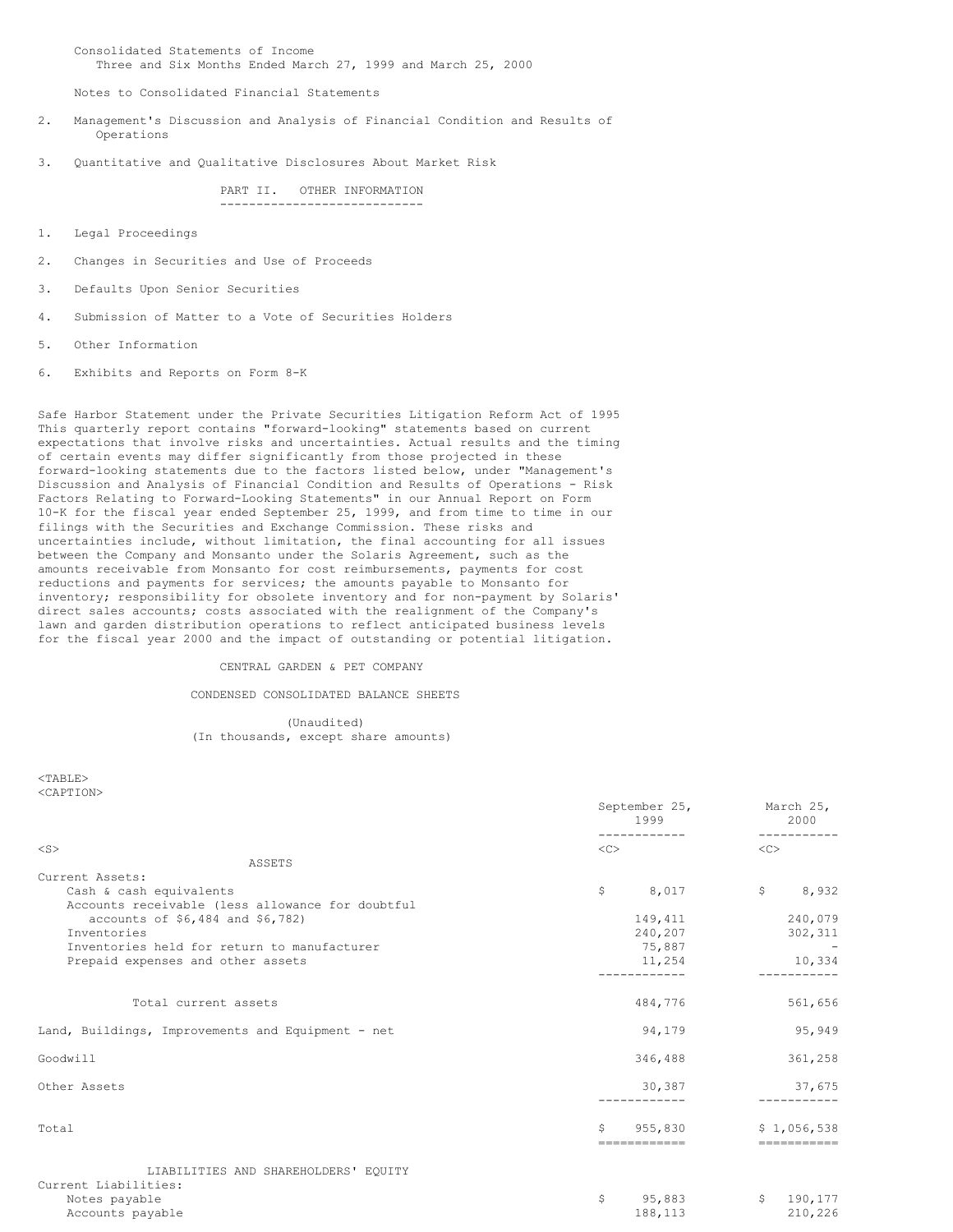| Accrued expenses<br>Current portion of long-term debt                                            |    | 29,667<br>1,485    | 29,819<br>1,424   |
|--------------------------------------------------------------------------------------------------|----|--------------------|-------------------|
|                                                                                                  |    |                    |                   |
| Total current liabilities                                                                        |    | 315,148            | 431,646           |
| Long-Term Debt                                                                                   |    | 123,898            | 122,693           |
| Deferred Income Taxes and Other Long-Term                                                        |    |                    |                   |
| Obligations                                                                                      |    | 21,057             | 18,883            |
| Commitments and Contingencies                                                                    |    | ----               |                   |
| Shareholders' Equity:                                                                            |    |                    |                   |
| Preferred stock, \$.01 par value: 1,000 shares authorized, none                                  |    |                    |                   |
| outstanding                                                                                      |    |                    |                   |
| Class B stock, \$.01 par value: $3,000,000$ authorized, $1,660,919$<br>and 1,657,962 outstanding |    | 16                 | 16                |
| Common stock, \$.01 par value: 80,000,000 authorized, 30,183,365 shares                          |    |                    |                   |
| issued and 19,332,015 outstanding September 25, 1999; 30,274,219                                 |    |                    |                   |
| issued and 16, 914, 469 outstanding at March 25, 2000                                            |    | 302                | 302               |
| Additional paid-in capital                                                                       |    | 524,058            | 524,622           |
| Retained earnings                                                                                |    | 94,474             | 100,094           |
| Treasury stock                                                                                   |    | (123, 123)         | (141, 718)        |
| Total shareholders' equity                                                                       |    | 495,727            | 483,316           |
| Total                                                                                            | S. | 955,830            | \$1.056.538       |
|                                                                                                  |    | <b>EEEEEEEEEEE</b> | <b>EEEEEEEEEE</b> |

 $<$ /TABLE>

See notes to consolidated financial statements

# CENTRAL GARDEN & PET COMPANY

CONSOLIDATED STATEMENTS OF CASH FLOWS

## (Unaudited) (In thousands)

<TABLE> <CAPTION>

|                                                                                                                                                          | Six Months Ended    |                             |           |                                      |
|----------------------------------------------------------------------------------------------------------------------------------------------------------|---------------------|-----------------------------|-----------|--------------------------------------|
|                                                                                                                                                          |                     | March 27, March 25,<br>1999 |           | 2000<br>_______________              |
| $<$ S $>$                                                                                                                                                | $\langle C \rangle$ |                             | < <c></c> |                                      |
| Cash Flows From Operating Activities:                                                                                                                    |                     |                             |           |                                      |
| Net income                                                                                                                                               |                     | $$5, 113$ $$5, 620$         |           |                                      |
| Adjustments to reconcile net income to net cash<br>used in operating activities:                                                                         |                     |                             |           |                                      |
| Depreciation and amortization                                                                                                                            |                     | 9,695                       |           | 11,409                               |
| Change in assets and liabilities:                                                                                                                        |                     |                             |           |                                      |
| Receivables                                                                                                                                              |                     | (130, 621)                  |           | (89, 173)                            |
| Inventories                                                                                                                                              |                     | (112, 837)                  |           | 16,765                               |
| Prepaid expenses and other assets                                                                                                                        |                     | 10,655                      |           | (2, 434)                             |
| Accounts payable                                                                                                                                         |                     | 198,163                     |           | 19,838                               |
| Accrued expenses and other liabilities                                                                                                                   |                     | 4,903                       |           | (2, 111)                             |
|                                                                                                                                                          |                     |                             |           |                                      |
| Net cash used in operating activities                                                                                                                    |                     | $(4, 929)$ (40,086)         |           |                                      |
| Cash Flows From Investing Activities:<br>Additions to land, buildings, improvements and equipment<br>Payments to acquire companies, net of cash acquired |                     | (11, 182)<br>(13, 827)      |           | (7, 756)<br>(26, 240)<br>___________ |
| Net cash used in investing activities                                                                                                                    |                     | $(25,009)$ (33,996)         |           |                                      |
| Cash Flows From Financing Activities:                                                                                                                    |                     |                             |           |                                      |
| Proceeds from notes payable - net                                                                                                                        |                     | 67,454                      |           | 94, 294                              |
| Repayments on long-term debt                                                                                                                             |                     | (84)                        |           | (1, 266)                             |
| Proceeds from issuance of stock - net                                                                                                                    |                     | 1,137                       |           | 564                                  |
| Payments to reacquire stock                                                                                                                              |                     | (45, 331)                   |           | (18, 595)<br>_____________           |
| Net cash provided by financing activities                                                                                                                |                     | 23,176                      |           | 74,997                               |
| Net Increase (Decrease) in Cash                                                                                                                          |                     | (6, 763)                    |           | 915                                  |
| Cash at Beginning of Period                                                                                                                              |                     | 10,328                      |           | 8,017                                |
|                                                                                                                                                          |                     |                             |           | ----------                           |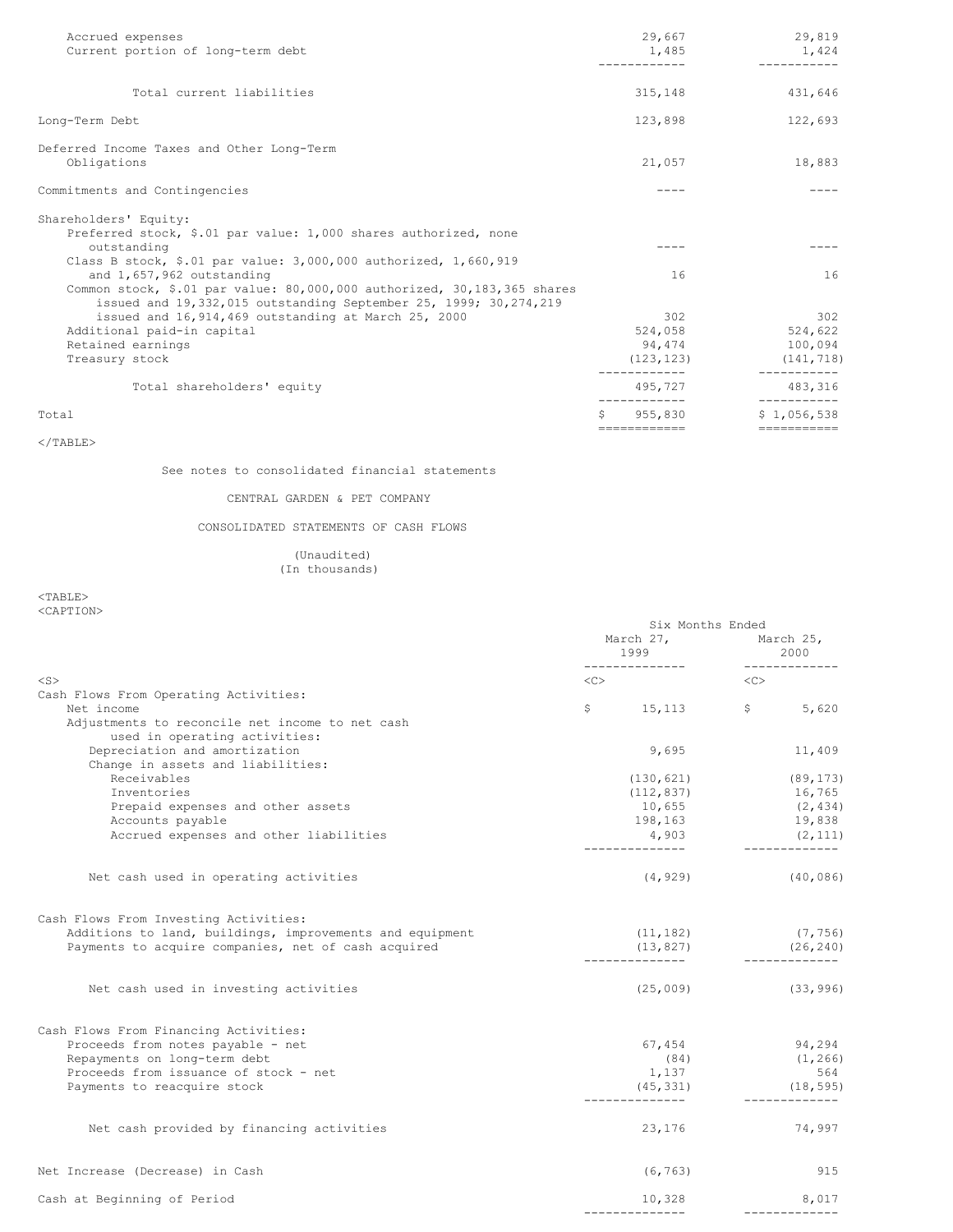| Cash at End of Period                                    | 3,565 |    | 8,932 |
|----------------------------------------------------------|-------|----|-------|
|                                                          |       |    |       |
|                                                          |       |    |       |
| Supplemental Information                                 |       |    |       |
| Cash paid for interest                                   | 4,729 | S. | 9,410 |
| Cash paid for income taxes                               | 1,316 |    | 793   |
| Assets (excluding cash) acquired through purchase        |       |    |       |
| of subsidiaries                                          | 6,251 |    | 7.664 |
| Liabilities assumed through the purchase of subsidiaries | 3,274 |    | 2.364 |
| $\langle$ /TABLE>                                        |       |    |       |

See notes to condensed consolidated financial statements

## CENTRAL GARDEN & PET COMPANY

## CONSOLIDATED STATEMENTS OF INCOME

(Unaudited) (In thousands, except share amounts)

<TABLE> <CAPTION>

|                                              |                                                                                                        | Six Months Ended                                     | Three Months Ended                     |                                          |  |
|----------------------------------------------|--------------------------------------------------------------------------------------------------------|------------------------------------------------------|----------------------------------------|------------------------------------------|--|
|                                              | March 27,<br>1999                                                                                      | March 25, March 27,<br>2000<br>$- - - - - - - - - -$ | 1999<br>---------                      | March 25,<br>2000<br>$- - - - - - - - -$ |  |
| $<$ S $>$                                    | ----------<br>$\langle C \rangle$                                                                      | $\langle$ C> $\rangle$                               | $\langle C \rangle$                    | $<<$ $<$ $<$ $>$                         |  |
| Net sales                                    |                                                                                                        | $$675,126$ $$601,534$                                | \$447,105                              | \$382,916                                |  |
| Cost of goods sold and occupancy             |                                                                                                        | 516,385 444,528                                      | 344,845                                | 284,166                                  |  |
|                                              | ----------                                                                                             | _________                                            | ----------                             | ----------                               |  |
| Gross profit                                 |                                                                                                        | 158,741 157,006 102,260                              |                                        | 98,750                                   |  |
| Selling, general and administrative expenses | 127,259<br>----------                                                                                  | 136,693<br>----------                                | 72,367<br>----------                   | 71,184<br>$- - - - - - - - -$            |  |
| Income from operations                       | 31,482                                                                                                 | 20, 313                                              | 29,893                                 | 27,566                                   |  |
| Interest expense                             | (5, 785)                                                                                               | (10, 615)                                            | (3, 331)                               | (6, 139)                                 |  |
| Interest income                              | 360<br>----------                                                                                      | 337<br>---------                                     | 247<br>----------                      | 171<br>---------                         |  |
| Income before income taxes                   | 26,057                                                                                                 | 10,035                                               | 26,809                                 | 21,598                                   |  |
| Income taxes                                 | 10,944<br>----------                                                                                   | 4,415<br>----------                                  | 11,260<br>$- - - - - - - - -$          | 9,503<br>$- - - - - - - - -$             |  |
| Net Income                                   | \$15,113<br>=========                                                                                  | \$5,620                                              | \$15,549<br><b>CONTRACTOR</b>          | \$12,095<br>=========                    |  |
| Net Income per Share                         |                                                                                                        |                                                      |                                        |                                          |  |
| Basic                                        | \$0.51<br>----------                                                                                   | \$0.30<br>----------                                 | \$0.55<br>----------                   | \$0.65<br>$=$ =========                  |  |
|                                              |                                                                                                        |                                                      |                                        |                                          |  |
| Diluted                                      | \$0.50<br>=========                                                                                    | \$0.29<br>---------                                  | \$0.51<br><b>CONSIDERED AND REPORT</b> | $\mathsf{S}$<br>0.58<br>----------       |  |
| Weighted average shares outstanding          |                                                                                                        |                                                      |                                        |                                          |  |
| Basic                                        | 29,851<br>=========                                                                                    | 18,981<br>___________                                | 28,475<br><b>September 1999</b>        | 18,572<br>___________                    |  |
| Diluted                                      | 34,259                                                                                                 | 19,064                                               | 32,833                                 | 22,769                                   |  |
|                                              | $\qquad \qquad \doteq\qquad \qquad \doteq\qquad \qquad \doteq\qquad \qquad \doteq\qquad \qquad \qquad$ | ----------                                           | ----------                             | $=$ =========                            |  |

 $<$ /TABLE>

### See notes to condensed consolidated financial statements

## Central Garden & Pet Company Notes to Condensed Consolidated Financial Statements Three Months and Six Months Ended March 25, 2000 (Unaudited)

1. Basis of Presentation

---------------------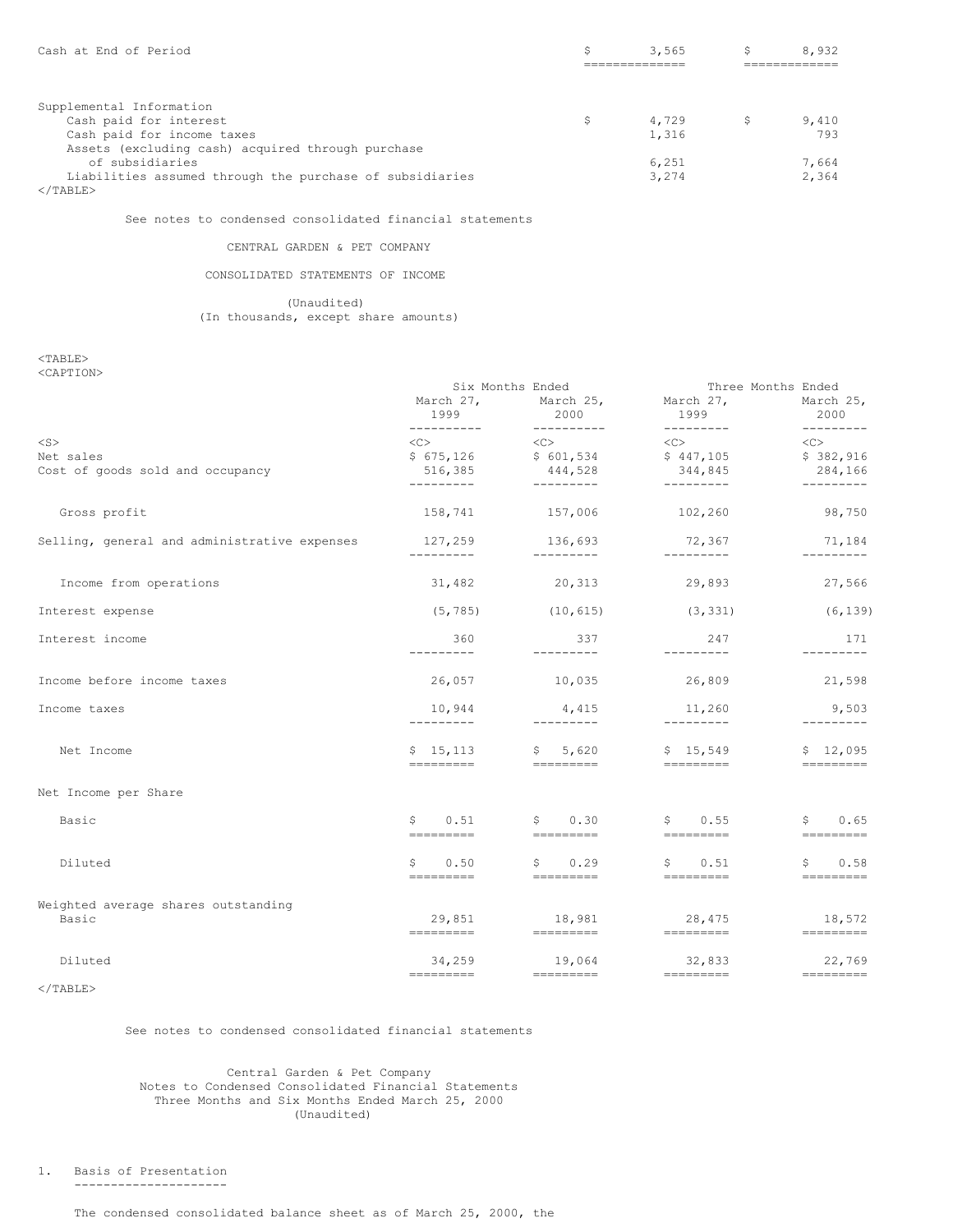consolidated statements of income for both the three and six months ended March 25, 2000 and March 27, 1999 and the consolidated statements of cash flows for the six months ended March 25, 2000 and March 27, 1999 have been prepared by the Company, without audit. The condensed consolidated balance sheet as of September 25, 1999 has been derived from the audited financial statements of the Company for the year ended September 25, 1999. In the opinion of management, all adjustments (which include only normal recurring adjustments) considered necessary to present fairly the financial position, results of operations and cash flows of the Company for the periods mentioned above, have been made.

Due to the seasonal nature of the Company's business, the results of operations for the three and six months ended March 25, 2000 are not indicative of the operating results that may be expected for the year ending September 30, 2000.

It is suggested that these interim financial statements be read in conjunction with the annual audited financial statements, accounting policies and financial notes thereto, included in the Company's 1999 Annual Report which has previously been filed with the Securities and Exchange Commission.

2. Share Repurchase Program ------------------------

> On October 5, 1999, the Company's Board of Directors authorized the Company to increase the share repurchase program up to a maximum of \$155 million of common shares. During the six-month period ended March 25, 2000, the Company repurchased 2,500,000 shares for a total of \$18.6 million.

3. Earnings Per Share

------------------

The following is a reconciliation of the numerators and denominators of the basic and diluted per-share computations for income from continuing operations:

### $<$ TABLE> <CAPTION>

|                                                                       | Three Months Ended<br>March 25, 2000 |        |           | Six Months Ended<br>March 25, 2000 |        |           |
|-----------------------------------------------------------------------|--------------------------------------|--------|-----------|------------------------------------|--------|-----------|
|                                                                       | Income                               | Shares | Per Share | Income                             | Shares | Per Share |
| $<$ S $>$<br>Basic EPS:                                               | <<>                                  | <<     | <<        | <<                                 | <<>    | <<        |
| Net income                                                            | \$12,095                             | 18,572 |           | $$0.65$ $$5.620$                   | 18,981 | \$0.30    |
| Effect of dilutive securities:<br>Options to purchase<br>common stock |                                      | 89     |           |                                    | 83     |           |
| Convertible notes                                                     | 1,042                                | 4,107  |           |                                    |        |           |
| Diluted EPS:<br>Net income attributed<br>to common                    |                                      |        |           |                                    |        |           |
| shareholders                                                          | \$13,137                             | 22,769 |           | $$0.58$ $$5.620$                   | 19,064 | \$0.29    |

<CAPTION>

|                                                       | Three Months Ended<br>March 27, 1999 |        |                  | Six Months Ended<br>March 27, 1999 |        |           |
|-------------------------------------------------------|--------------------------------------|--------|------------------|------------------------------------|--------|-----------|
|                                                       | Income                               | Shares | Per Share Income |                                    | Shares | Per Share |
| $<$ S $>$                                             | $<<$ $>>$                            | <<>    | <<               | <<                                 | <<>    | <<        |
| Basic EPS:                                            |                                      |        |                  |                                    |        |           |
| Net income                                            | \$15,549                             | 28,475 |                  | $$0.55$ $$15,113$                  | 29,851 | \$0.51    |
| Effect of dilutive securities:<br>Options to purchase |                                      |        |                  |                                    |        |           |
| common stock                                          |                                      | 251    |                  |                                    | 301    |           |
| Convertible notes                                     | 1,079                                | 4,107  |                  | 2,158                              | 4,107  |           |
| Diluted EPS:                                          |                                      |        |                  |                                    |        |           |
| Net income attributed                                 |                                      |        |                  |                                    |        |           |
| to common                                             |                                      |        |                  |                                    |        |           |
| shareholders                                          | \$16,628                             | 32,833 |                  | $$0.51$ $$17,271$                  | 34,259 | \$0.50    |
| $\langle$ /TABLE>                                     |                                      |        |                  |                                    |        |           |

Shares of common stock from the assumed conversion of the Company's convertible securities totaling 4,107,143 were not included in the computation of diluted EPS for the six month period ended March 25, 2000 because the assumed conversion would have been anti-dilutive.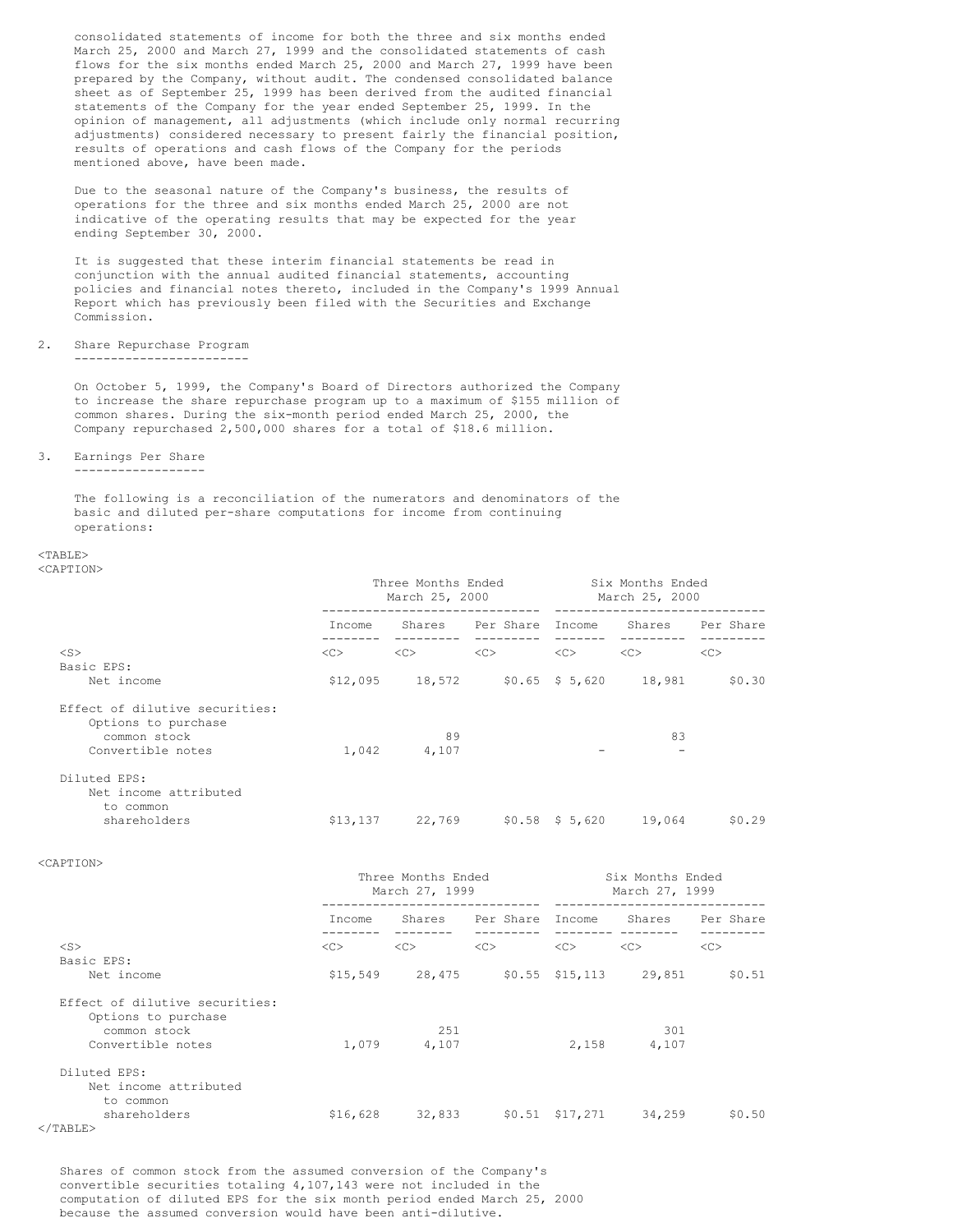#### 4. Segment Information -------------------

Management has determined that the reportable segments of the Company are its Distribution, Pet Products and Garden Products segments, based on the level at which chief operating decision making group reviews the results of operations in order to make decisions regarding performance assessment and resource allocation. There has been no change in the segments reported or the basis of measurement of segment profit or loss from that which was reported in the Company's 1999 Form 10-K. Segment information for the three-month and six-month periods ended March 27, 1999 and March 25, 2000 and segment assets at September 25, 1999 and March 25, 2000 are set forth below (dollars in thousands):

<TABLE>

<CAPTION>

|                                          | Three Months Ended                                                                                                                                                                                                                                                                                                                                                                                                                                                                                                                                                                                                                                                                                                                       |                                                                                                                                   | Six Months Ended                                                                                                                                                                                                                                                                                                                                                                                                                                                                |                |
|------------------------------------------|------------------------------------------------------------------------------------------------------------------------------------------------------------------------------------------------------------------------------------------------------------------------------------------------------------------------------------------------------------------------------------------------------------------------------------------------------------------------------------------------------------------------------------------------------------------------------------------------------------------------------------------------------------------------------------------------------------------------------------------|-----------------------------------------------------------------------------------------------------------------------------------|---------------------------------------------------------------------------------------------------------------------------------------------------------------------------------------------------------------------------------------------------------------------------------------------------------------------------------------------------------------------------------------------------------------------------------------------------------------------------------|----------------|
|                                          | March 27, 1999                                                                                                                                                                                                                                                                                                                                                                                                                                                                                                                                                                                                                                                                                                                           | March 25, 2000                                                                                                                    | March 27, 1999                                                                                                                                                                                                                                                                                                                                                                                                                                                                  | March 25, 2000 |
| $<$ S $>$                                | < <sub></sub>                                                                                                                                                                                                                                                                                                                                                                                                                                                                                                                                                                                                                                                                                                                            | < <sub></sub>                                                                                                                     | <<>                                                                                                                                                                                                                                                                                                                                                                                                                                                                             | <<             |
| Net sales                                |                                                                                                                                                                                                                                                                                                                                                                                                                                                                                                                                                                                                                                                                                                                                          |                                                                                                                                   |                                                                                                                                                                                                                                                                                                                                                                                                                                                                                 |                |
| Distribution                             | \$280,898                                                                                                                                                                                                                                                                                                                                                                                                                                                                                                                                                                                                                                                                                                                                | \$200,426                                                                                                                         | \$409,686                                                                                                                                                                                                                                                                                                                                                                                                                                                                       | \$307,126      |
| Garden Products                          | 120,367                                                                                                                                                                                                                                                                                                                                                                                                                                                                                                                                                                                                                                                                                                                                  | 135,067                                                                                                                           | 175,374                                                                                                                                                                                                                                                                                                                                                                                                                                                                         | 196,665        |
| Pet Products                             | 62,712                                                                                                                                                                                                                                                                                                                                                                                                                                                                                                                                                                                                                                                                                                                                   | 67,245                                                                                                                            | 117,297                                                                                                                                                                                                                                                                                                                                                                                                                                                                         | 127,234        |
|                                          |                                                                                                                                                                                                                                                                                                                                                                                                                                                                                                                                                                                                                                                                                                                                          |                                                                                                                                   |                                                                                                                                                                                                                                                                                                                                                                                                                                                                                 |                |
| Corporate, eliminations                  |                                                                                                                                                                                                                                                                                                                                                                                                                                                                                                                                                                                                                                                                                                                                          |                                                                                                                                   |                                                                                                                                                                                                                                                                                                                                                                                                                                                                                 |                |
| and all other                            | (16, 872)                                                                                                                                                                                                                                                                                                                                                                                                                                                                                                                                                                                                                                                                                                                                | (19, 822)                                                                                                                         | (27, 231)                                                                                                                                                                                                                                                                                                                                                                                                                                                                       | (29, 491)      |
|                                          | ---------                                                                                                                                                                                                                                                                                                                                                                                                                                                                                                                                                                                                                                                                                                                                | ----------                                                                                                                        | ---------                                                                                                                                                                                                                                                                                                                                                                                                                                                                       | ---------      |
| Total net sales                          | \$447,105                                                                                                                                                                                                                                                                                                                                                                                                                                                                                                                                                                                                                                                                                                                                | \$382,916                                                                                                                         | \$675, 126                                                                                                                                                                                                                                                                                                                                                                                                                                                                      | \$601,534      |
|                                          | ---------                                                                                                                                                                                                                                                                                                                                                                                                                                                                                                                                                                                                                                                                                                                                | =========                                                                                                                         | =========                                                                                                                                                                                                                                                                                                                                                                                                                                                                       | =========      |
|                                          |                                                                                                                                                                                                                                                                                                                                                                                                                                                                                                                                                                                                                                                                                                                                          |                                                                                                                                   |                                                                                                                                                                                                                                                                                                                                                                                                                                                                                 |                |
| Interseqment sales                       |                                                                                                                                                                                                                                                                                                                                                                                                                                                                                                                                                                                                                                                                                                                                          |                                                                                                                                   |                                                                                                                                                                                                                                                                                                                                                                                                                                                                                 |                |
| Garden Products                          | 9,541<br>\$                                                                                                                                                                                                                                                                                                                                                                                                                                                                                                                                                                                                                                                                                                                              | \$13,984                                                                                                                          | \$13,231                                                                                                                                                                                                                                                                                                                                                                                                                                                                        | \$17,604       |
| Pet Products                             | 7,912                                                                                                                                                                                                                                                                                                                                                                                                                                                                                                                                                                                                                                                                                                                                    | 5,810                                                                                                                             | 14,056                                                                                                                                                                                                                                                                                                                                                                                                                                                                          | 11,361         |
| Corporate, eliminations                  |                                                                                                                                                                                                                                                                                                                                                                                                                                                                                                                                                                                                                                                                                                                                          |                                                                                                                                   |                                                                                                                                                                                                                                                                                                                                                                                                                                                                                 |                |
| and all other                            | (581)                                                                                                                                                                                                                                                                                                                                                                                                                                                                                                                                                                                                                                                                                                                                    | 28                                                                                                                                | (56)                                                                                                                                                                                                                                                                                                                                                                                                                                                                            | 526            |
|                                          | ----------                                                                                                                                                                                                                                                                                                                                                                                                                                                                                                                                                                                                                                                                                                                               | ----------                                                                                                                        | ---------                                                                                                                                                                                                                                                                                                                                                                                                                                                                       | ----------     |
| Total intersegment sales                 | \$16,872                                                                                                                                                                                                                                                                                                                                                                                                                                                                                                                                                                                                                                                                                                                                 | \$19,822                                                                                                                          | \$27,231                                                                                                                                                                                                                                                                                                                                                                                                                                                                        | \$29,491       |
|                                          | ---------                                                                                                                                                                                                                                                                                                                                                                                                                                                                                                                                                                                                                                                                                                                                | =========                                                                                                                         | ---------                                                                                                                                                                                                                                                                                                                                                                                                                                                                       |                |
|                                          |                                                                                                                                                                                                                                                                                                                                                                                                                                                                                                                                                                                                                                                                                                                                          |                                                                                                                                   |                                                                                                                                                                                                                                                                                                                                                                                                                                                                                 |                |
| Income (loss) from operations            |                                                                                                                                                                                                                                                                                                                                                                                                                                                                                                                                                                                                                                                                                                                                          |                                                                                                                                   |                                                                                                                                                                                                                                                                                                                                                                                                                                                                                 |                |
| Distribution                             | \$<br>7,703                                                                                                                                                                                                                                                                                                                                                                                                                                                                                                                                                                                                                                                                                                                              | \$4,661                                                                                                                           | \$4,786                                                                                                                                                                                                                                                                                                                                                                                                                                                                         | \$ (2, 360)    |
| Garden Products                          | 19,298                                                                                                                                                                                                                                                                                                                                                                                                                                                                                                                                                                                                                                                                                                                                   | 20,499                                                                                                                            | 21,907                                                                                                                                                                                                                                                                                                                                                                                                                                                                          | 24,720         |
|                                          |                                                                                                                                                                                                                                                                                                                                                                                                                                                                                                                                                                                                                                                                                                                                          |                                                                                                                                   |                                                                                                                                                                                                                                                                                                                                                                                                                                                                                 | 15,322         |
| Pet Products                             | 9,170                                                                                                                                                                                                                                                                                                                                                                                                                                                                                                                                                                                                                                                                                                                                    | 10,535                                                                                                                            | 14,674                                                                                                                                                                                                                                                                                                                                                                                                                                                                          |                |
| Corporate, eliminations                  |                                                                                                                                                                                                                                                                                                                                                                                                                                                                                                                                                                                                                                                                                                                                          |                                                                                                                                   |                                                                                                                                                                                                                                                                                                                                                                                                                                                                                 |                |
| and all other                            | (6, 278)                                                                                                                                                                                                                                                                                                                                                                                                                                                                                                                                                                                                                                                                                                                                 | (8, 129)                                                                                                                          | (9,885)                                                                                                                                                                                                                                                                                                                                                                                                                                                                         | (17, 369)      |
|                                          | ---------                                                                                                                                                                                                                                                                                                                                                                                                                                                                                                                                                                                                                                                                                                                                | ---------                                                                                                                         | ---------                                                                                                                                                                                                                                                                                                                                                                                                                                                                       | ---------      |
| Income from operations                   | 29,893                                                                                                                                                                                                                                                                                                                                                                                                                                                                                                                                                                                                                                                                                                                                   | 27,566                                                                                                                            | 31,482                                                                                                                                                                                                                                                                                                                                                                                                                                                                          | 20,313         |
| Interest expense                         | 3,084                                                                                                                                                                                                                                                                                                                                                                                                                                                                                                                                                                                                                                                                                                                                    | 5,968                                                                                                                             | 5,425                                                                                                                                                                                                                                                                                                                                                                                                                                                                           | 10,278         |
| Income taxes                             | 11,260                                                                                                                                                                                                                                                                                                                                                                                                                                                                                                                                                                                                                                                                                                                                   | 9,503                                                                                                                             | 10,944                                                                                                                                                                                                                                                                                                                                                                                                                                                                          | 4,415          |
|                                          | ---------                                                                                                                                                                                                                                                                                                                                                                                                                                                                                                                                                                                                                                                                                                                                | ---------                                                                                                                         | $-- - - - - - - -$                                                                                                                                                                                                                                                                                                                                                                                                                                                              | ---------      |
| Net income                               | \$15,549                                                                                                                                                                                                                                                                                                                                                                                                                                                                                                                                                                                                                                                                                                                                 | \$12,095                                                                                                                          | \$15,113                                                                                                                                                                                                                                                                                                                                                                                                                                                                        | 5,620<br>S.    |
|                                          | $\qquad \qquad \Rightarrow \qquad \qquad \Rightarrow \qquad \qquad \Rightarrow \qquad \qquad \Rightarrow \qquad \qquad \Rightarrow \qquad \qquad \Rightarrow \qquad \qquad \Rightarrow \qquad \qquad \Rightarrow \qquad \qquad \Rightarrow \qquad \qquad \Rightarrow \qquad \qquad \Rightarrow \qquad \qquad \Rightarrow \qquad \qquad \Rightarrow \qquad \qquad \Rightarrow \qquad \qquad \Rightarrow \qquad \qquad \Rightarrow \qquad \qquad \Rightarrow \qquad \qquad \Rightarrow \qquad \qquad \Rightarrow \qquad \qquad \Rightarrow \qquad \qquad \Rightarrow \qquad \qquad \Rightarrow \qquad \qquad \Rightarrow \qquad \qquad \Rightarrow \qquad \qquad \Rightarrow \qquad \qquad \Rightarrow \qquad \qquad \Rightarrow \qquad \$ | $\qquad \qquad \doteq\qquad \qquad \doteq\qquad \qquad \doteq\qquad \qquad \doteq\qquad \qquad \qquad \doteq\qquad \qquad \qquad$ | $\begin{tabular}{lllllllllll} \multicolumn{3}{l}{} & \multicolumn{3}{l}{} & \multicolumn{3}{l}{} & \multicolumn{3}{l}{} & \multicolumn{3}{l}{} & \multicolumn{3}{l}{} & \multicolumn{3}{l}{} & \multicolumn{3}{l}{} & \multicolumn{3}{l}{} & \multicolumn{3}{l}{} & \multicolumn{3}{l}{} & \multicolumn{3}{l}{} & \multicolumn{3}{l}{} & \multicolumn{3}{l}{} & \multicolumn{3}{l}{} & \multicolumn{3}{l}{} & \multicolumn{3}{l}{} & \multicolumn{3}{l}{} & \multicolumn{3}{l}$ | ---------      |
|                                          |                                                                                                                                                                                                                                                                                                                                                                                                                                                                                                                                                                                                                                                                                                                                          |                                                                                                                                   |                                                                                                                                                                                                                                                                                                                                                                                                                                                                                 |                |
| Depreciation and amortization            |                                                                                                                                                                                                                                                                                                                                                                                                                                                                                                                                                                                                                                                                                                                                          |                                                                                                                                   |                                                                                                                                                                                                                                                                                                                                                                                                                                                                                 |                |
| Distribution                             | \$<br>750                                                                                                                                                                                                                                                                                                                                                                                                                                                                                                                                                                                                                                                                                                                                | \$<br>1,165                                                                                                                       | \$1,652                                                                                                                                                                                                                                                                                                                                                                                                                                                                         | \$2,274        |
| Garden Products                          | 626                                                                                                                                                                                                                                                                                                                                                                                                                                                                                                                                                                                                                                                                                                                                      | 818                                                                                                                               | 1,486                                                                                                                                                                                                                                                                                                                                                                                                                                                                           | 1,804          |
| Pet Products                             | 921                                                                                                                                                                                                                                                                                                                                                                                                                                                                                                                                                                                                                                                                                                                                      | 1,213                                                                                                                             | 1,879                                                                                                                                                                                                                                                                                                                                                                                                                                                                           | 2,357          |
| Corporate, eliminations and all other    | 2,286                                                                                                                                                                                                                                                                                                                                                                                                                                                                                                                                                                                                                                                                                                                                    | 2,548                                                                                                                             | 4,678                                                                                                                                                                                                                                                                                                                                                                                                                                                                           | 4,974          |
|                                          | ---------                                                                                                                                                                                                                                                                                                                                                                                                                                                                                                                                                                                                                                                                                                                                | ----------                                                                                                                        | ----------                                                                                                                                                                                                                                                                                                                                                                                                                                                                      | ---------      |
| Total depreciation and amortization      | 4,583<br>Ş.                                                                                                                                                                                                                                                                                                                                                                                                                                                                                                                                                                                                                                                                                                                              | 5,744                                                                                                                             | 9,695                                                                                                                                                                                                                                                                                                                                                                                                                                                                           | \$11,409       |
|                                          | $\qquad \qquad \Rightarrow \qquad \qquad \Rightarrow \qquad \qquad \Rightarrow \qquad \qquad \Rightarrow \qquad \qquad \Rightarrow \qquad \qquad \Rightarrow \qquad \qquad \Rightarrow \qquad \qquad \Rightarrow \qquad \qquad \Rightarrow \qquad \qquad \Rightarrow \qquad \qquad \Rightarrow \qquad \qquad \Rightarrow \qquad \qquad \Rightarrow \qquad \qquad \Rightarrow \qquad \qquad \Rightarrow \qquad \qquad \Rightarrow \qquad \qquad \Rightarrow \qquad \qquad \Rightarrow \qquad \qquad \Rightarrow \qquad \qquad \Rightarrow \qquad \qquad \Rightarrow \qquad \qquad \Rightarrow \qquad \qquad \Rightarrow \qquad \qquad \Rightarrow \qquad \qquad \Rightarrow \qquad \qquad \Rightarrow \qquad \qquad \Rightarrow \qquad \$ |                                                                                                                                   | $\qquad \qquad \doteq\qquad \qquad \doteq\qquad \qquad \doteq\qquad \qquad \doteq\qquad \qquad \qquad \doteq\qquad \qquad \qquad$                                                                                                                                                                                                                                                                                                                                               | =========      |
|                                          |                                                                                                                                                                                                                                                                                                                                                                                                                                                                                                                                                                                                                                                                                                                                          |                                                                                                                                   |                                                                                                                                                                                                                                                                                                                                                                                                                                                                                 |                |
| Expenditures for long-lived assets       |                                                                                                                                                                                                                                                                                                                                                                                                                                                                                                                                                                                                                                                                                                                                          |                                                                                                                                   |                                                                                                                                                                                                                                                                                                                                                                                                                                                                                 |                |
|                                          |                                                                                                                                                                                                                                                                                                                                                                                                                                                                                                                                                                                                                                                                                                                                          | \$                                                                                                                                |                                                                                                                                                                                                                                                                                                                                                                                                                                                                                 |                |
| Distribution                             | 2,102<br>\$                                                                                                                                                                                                                                                                                                                                                                                                                                                                                                                                                                                                                                                                                                                              | 617                                                                                                                               | 3,544<br>\$                                                                                                                                                                                                                                                                                                                                                                                                                                                                     | \$1,680        |
| Garden Products                          | 1,266                                                                                                                                                                                                                                                                                                                                                                                                                                                                                                                                                                                                                                                                                                                                    | 736                                                                                                                               | 2,433                                                                                                                                                                                                                                                                                                                                                                                                                                                                           | 2,697          |
| Pet Products                             | 2,408                                                                                                                                                                                                                                                                                                                                                                                                                                                                                                                                                                                                                                                                                                                                    | 1,595                                                                                                                             | 3,743                                                                                                                                                                                                                                                                                                                                                                                                                                                                           | 3,337          |
| Corporate, eliminations and all other    | 13                                                                                                                                                                                                                                                                                                                                                                                                                                                                                                                                                                                                                                                                                                                                       | 19                                                                                                                                | 1,462                                                                                                                                                                                                                                                                                                                                                                                                                                                                           | 42             |
|                                          | ---------                                                                                                                                                                                                                                                                                                                                                                                                                                                                                                                                                                                                                                                                                                                                | ---------                                                                                                                         | $-- - - - - - - -$                                                                                                                                                                                                                                                                                                                                                                                                                                                              | ---------      |
| Total expenditures for long-lived assets | \$5,789                                                                                                                                                                                                                                                                                                                                                                                                                                                                                                                                                                                                                                                                                                                                  | 2,967<br>Ş.                                                                                                                       | \$11,182                                                                                                                                                                                                                                                                                                                                                                                                                                                                        | 7,756<br>Ş.    |
|                                          | =========                                                                                                                                                                                                                                                                                                                                                                                                                                                                                                                                                                                                                                                                                                                                | $\qquad \qquad \doteq\qquad \qquad \doteq\qquad \qquad \doteq\qquad \qquad \doteq\qquad \qquad \qquad \doteq\qquad \qquad \qquad$ | ----------                                                                                                                                                                                                                                                                                                                                                                                                                                                                      | =========      |
| $\langle$ /TABLE>                        |                                                                                                                                                                                                                                                                                                                                                                                                                                                                                                                                                                                                                                                                                                                                          |                                                                                                                                   |                                                                                                                                                                                                                                                                                                                                                                                                                                                                                 |                |
|                                          |                                                                                                                                                                                                                                                                                                                                                                                                                                                                                                                                                                                                                                                                                                                                          |                                                                                                                                   |                                                                                                                                                                                                                                                                                                                                                                                                                                                                                 |                |
|                                          | September 25, 1999                                                                                                                                                                                                                                                                                                                                                                                                                                                                                                                                                                                                                                                                                                                       | March 25, 2000                                                                                                                    |                                                                                                                                                                                                                                                                                                                                                                                                                                                                                 |                |
|                                          | ------------------                                                                                                                                                                                                                                                                                                                                                                                                                                                                                                                                                                                                                                                                                                                       | --------------                                                                                                                    |                                                                                                                                                                                                                                                                                                                                                                                                                                                                                 |                |
|                                          |                                                                                                                                                                                                                                                                                                                                                                                                                                                                                                                                                                                                                                                                                                                                          |                                                                                                                                   |                                                                                                                                                                                                                                                                                                                                                                                                                                                                                 |                |
| Assets                                   |                                                                                                                                                                                                                                                                                                                                                                                                                                                                                                                                                                                                                                                                                                                                          |                                                                                                                                   |                                                                                                                                                                                                                                                                                                                                                                                                                                                                                 |                |
| Distribution                             | \$216,981                                                                                                                                                                                                                                                                                                                                                                                                                                                                                                                                                                                                                                                                                                                                | \$211,245                                                                                                                         |                                                                                                                                                                                                                                                                                                                                                                                                                                                                                 |                |
| Garden Products                          | 179,953                                                                                                                                                                                                                                                                                                                                                                                                                                                                                                                                                                                                                                                                                                                                  | 260,255                                                                                                                           |                                                                                                                                                                                                                                                                                                                                                                                                                                                                                 |                |
| Pet Products                             | 99,583                                                                                                                                                                                                                                                                                                                                                                                                                                                                                                                                                                                                                                                                                                                                   | 108,560                                                                                                                           |                                                                                                                                                                                                                                                                                                                                                                                                                                                                                 |                |
| Corporate, eliminations and all other    | 459,313                                                                                                                                                                                                                                                                                                                                                                                                                                                                                                                                                                                                                                                                                                                                  | 476,478                                                                                                                           |                                                                                                                                                                                                                                                                                                                                                                                                                                                                                 |                |
|                                          | --------                                                                                                                                                                                                                                                                                                                                                                                                                                                                                                                                                                                                                                                                                                                                 | ----------                                                                                                                        |                                                                                                                                                                                                                                                                                                                                                                                                                                                                                 |                |
| Total assets                             | \$955,830                                                                                                                                                                                                                                                                                                                                                                                                                                                                                                                                                                                                                                                                                                                                | \$1,056,538                                                                                                                       |                                                                                                                                                                                                                                                                                                                                                                                                                                                                                 |                |

======== ==========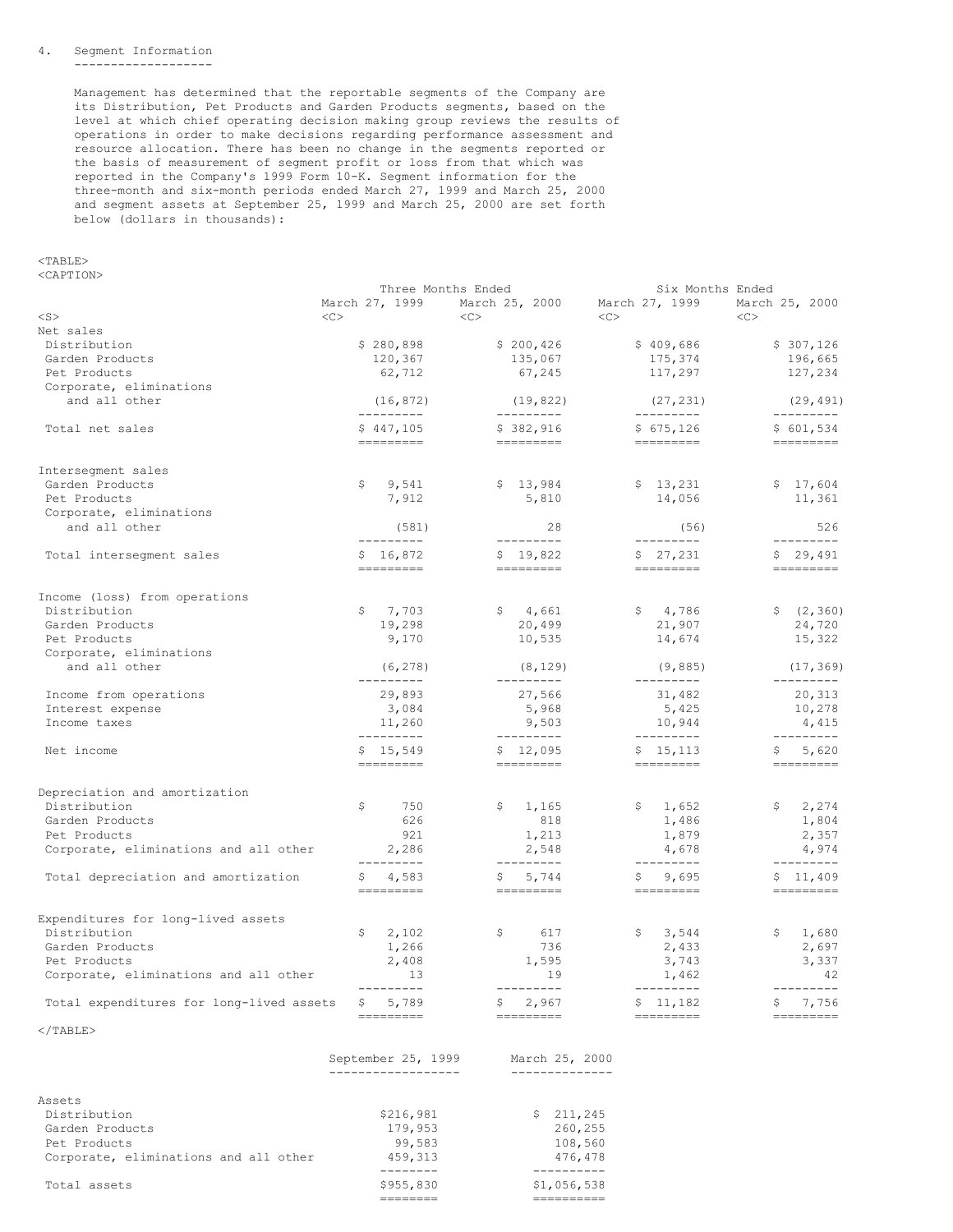#### 5. Proposal to Spin Off Garden Distribution Business --------------------------------------------------

On March 20, 2000, the Company announced that it is preparing to file with the Securities and Exchange Commission ("SEC") a Form 10 which, when declared effective by the SEC, would permit the Company to spin off its lawn and garden distribution business to shareholders. If the spin off is completed, the lawn and garden business would become a separate public company while Central would continue to operate its existing lawn and garden branded products business, as well as its branded pet products and pet distribution businesses.

## 6. Subsequent Event

----------------

On March 29, 2000, the Company announced that it had acquired the AMDRO and IMAGE consumer product lines from American Cyanamid, the agricultural products division of American Home Products Corporation, for approximately \$28 million.

### 7. Other Charges ---------------

In September 1999, the Company recorded Other charges totaling \$7.6 million associated with the expiration of the Solaris Agreement, workforce reductions and facility closures in the Company's Distribution operations. During the six months ended March 25, 2000, the Company closed the three distribution centers identified in the September 2000 closure plan, completed the associated workforce reductions, and paid all remaining severance amounts accrued as of September 25, 1999. \$.5 million is remaining in accrued expenses as of March 25, 2000 associated with lease costs, property taxes and other facility costs.

During the fourth quarter of fiscal 1998, the Company recorded other charges totaling \$11.0 million associated with facility closures costs associated with professional and due diligence expenses principally associated to a potential major acquisition that was not completed and package and design costs incurred pursuant to a test program initiated and completed in fiscal 1998. \$0.5 million is remaining in accrued expenses as of March 25, 2000 associated with lease costs, property taxes and facility maintenance costs.

The remaining accruals will be required to be paid through the expiration of the leases on these closed distribution centers.

Item 2. Management's Discussion and Analysis of Financial Condition and Results of Operations

### Overview

Central was incorporated in Delaware in June 1992 and is the successor to a California corporation which was incorporated in 1955. References to "we," "us," or "Central" means Central Garden & Pet Company and its subsidiaries and divisions, and their predecessor companies and subsidiaries. Central's operations are grouped into three business segments, the lawn and garden branded products business ("Garden Products"), the distribution business ("Distribution") and the pet branded products business ("Pet Products").

From October 1, 1995 to September 30, 1999, Distribution distributed Solaris product nationwide, pursuant to an exclusive distribution agreement. Management believes that the relationship with Solaris embodied in the Solaris Agreement had a substantial impact on our results of operations. Sales of products purchased from Solaris, our largest supplier, accounted for approximately 43% of Distribution's net sales and 27% of Central's net sales during fiscal 1999. Under the Solaris Agreement, Distribution, in addition to serving as the master agent and master distributor of Solaris products, provided a wide range of value-added services including logistics, order processing and fulfillment, inventory distribution and merchandising. As a result of the Solaris Agreement, a majority of our sales of Solaris products were derived from servicing direct sales accounts, rather than as a traditional distributor. Under the Solaris Agreement, our inventories of Solaris product increased significantly, since we not only carried inventories to support our own sales of Solaris products but also certain inventory previously carried by Solaris as well as additional inventories to support sales of Solaris products by our former network of independent distributors.

In January 1999, Monsanto sold its Solaris lawn and garden business exclusive of its Roundup herbicide products for consumer use to The Scotts Company ("Scotts") and entered into a separate, long-term, exclusive agreement pursuant to which Monsanto continues to make Roundup herbicide products for consumer use and Scotts markets the products. Scotts has been for many years a substantial supplier to us and, in connection with its direct sales, a substantial purchaser of our services.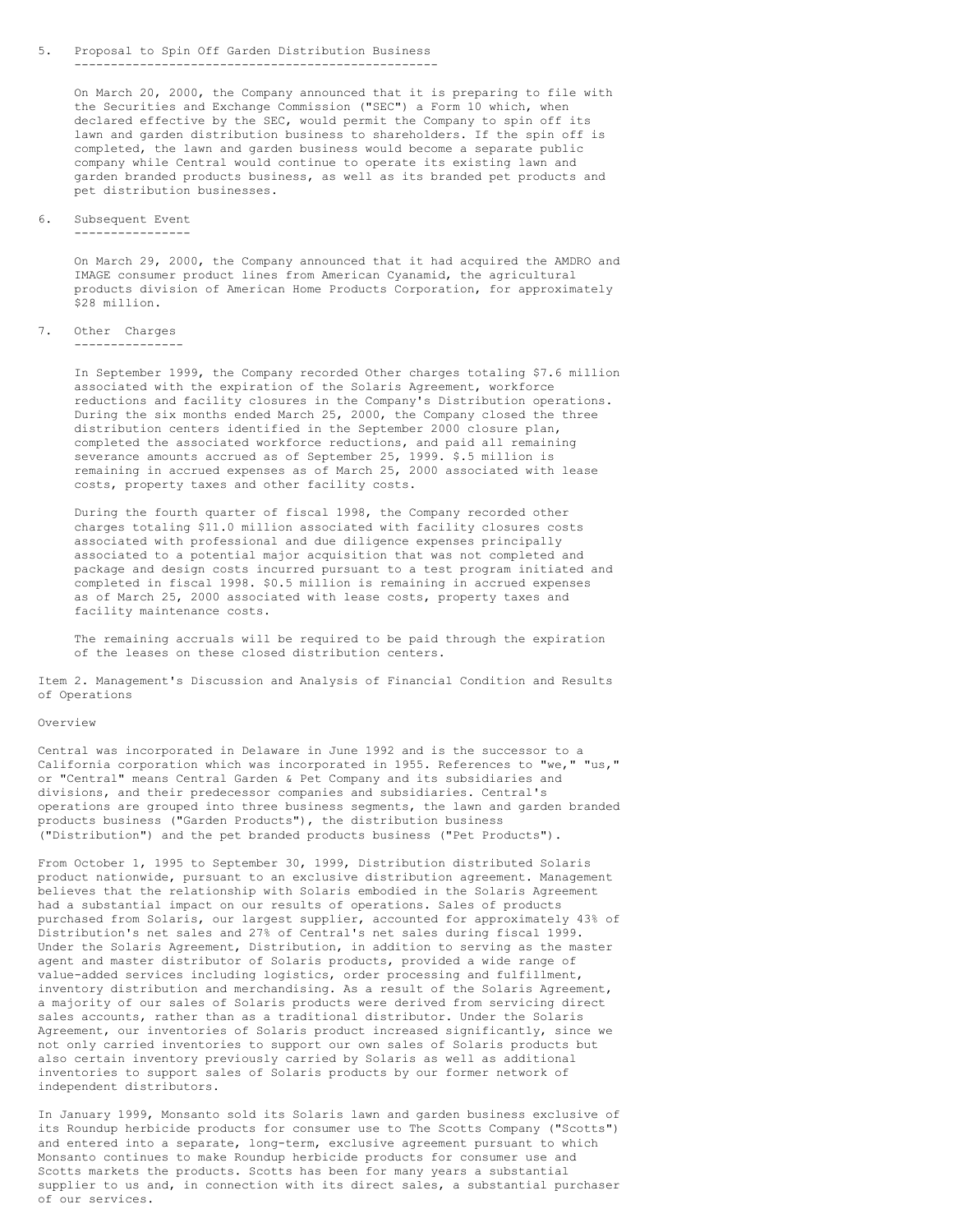Scotts has altered its distribution systems for certain products, including Ortho and Miracle-Gro products and Monsanto's consumer Roundup products for which Scotts acts as Monsanto's exclusive sales agent. Beginning October 1, 1999, Scotts began to distribute Ortho and Roundup products through a system that involves a combination of distributors, of which we are the largest, as well as through direct sales by Scotts to certain major retailers. In addition, Scotts has begun to sell Miracle-Gro directly to certain retailers.

The business likely to be taken over in this fiscal year ending September 30, 2000 by Scotts is estimated to be approximately \$200-250 million in sales. The gross profit associated with these sales in fiscal 1999 was approximately \$15-25 million. We expect this loss of gross profit to be partially offset this fiscal year with expense reductions and other business growth. However, there is no assurance that the business taken over by Scotts will not be greater than \$200- 250 million, that Scotts will continue to do business with us at all in future years, or that we will be successful in our attempts to reduce expenses and generate new business.

In January 2000, we recorded the return of approximately \$76.0 million of inventory of Scotts products due to the changes in Scotts' distribution system and offset the related payables by the same amount. Additionally, we have taken actions to realign our lawn and garden distribution operations to reflect anticipated business levels for fiscal 2000. The amount and profitability of Distribution's business with Scotts in fiscal 2000 and in future years, if any, may be influenced by numerous factors and are impossible to predict. Accordingly, the actual results of our operations may differ significantly from the foregoing estimates.

The sale of the Solaris business by Monsanto and the expiration of the Solaris Agreement subject our Distribution business to significant uncertainties. These include our new relationship with Scotts and the resolution of all payments due between us and Monsanto under the Solaris Agreement, such as the amounts receivable from Monsanto for cost reimbursements, payments for cost reductions and payments for services; the amounts payable to Monsanto for inventory; and responsibility for obsolete inventory and for non-payment by Solaris' subagents. The resolution of these uncertainties may involve litigation and could have a material adverse effect on our results of operations, financial position and/or cash flows.

> Three Months Ended March 25, 2000 Compared with Three Months Ended March 27, 1999

Net sales for the three months ended March 25, 2000 decreased by 14.4% or \$64.2 million to \$382.9 million from \$447.1 million for the quarter ended March 27, 1999. The \$64.2 million decrease was primarily the net result of an \$80.5 million decrease in Distribution sales (primarily attributable to reduced Solaris sales) offset by a \$14.7 million increase in Garden Products sales (partially attributed to the inclusion of Unicorn Laboratories, which was acquired in December 1999) together with a \$4.5 million increase in Pet Products sales.

Gross profit decreased by 3.4% or \$3.5 million from \$102.3 million during the quarter ended March 27, 1999 to \$98.8 million for the comparable 2000 period. Gross profit as a percentage of net sales increased from 22.9% for the three months ended March 27, 1999 to 25.8% for the three months ended March 25, 2000. The decrease in gross profit dollars was principally related to the decrease in Distribution sales. Excluding Distribution, gross profit dollars from existing operations remained relatively constant. The increase in gross profit as a percentage of net sales is primarily the result of an increase in Distribution gross profit percentage offset in part by a decrease in Garden Products gross profit percentage. The increased Distribution gross profit percentage was primarily the result of the reduction in sales of low margin Solaris products principally to retailers' distribution centers. Garden Products gross profit percentage declined principally due to the impact of increased sales of lower margin products to mass retailers.

Selling, general and administrative expenses decreased 1.7% or \$1.2 million from \$72.4 million during the quarter ended March 27, 1999 to \$71.2 million for the comparable 2000 period. As a percentage of net sales, selling, general and administrative expenses increased from 16.2% during the quarter ended March 27, 1999 to 18.6% for the comparable 2000 period. The primary factors contributing to the selling, general and administrative expenses decrease in absolute dollars was the net result of decreases in Distribution expenses, substantially offset by increases in expenses related to (1) the inclusion of expenses of Unicorn Laboratories, which was acquired in December 1999, (2) professional fees incurred in relation to our strategic planning and evaluation process, and (3) increases in operating expenses associated with the sales increases in both Garden Products and Pet Products.

Net interest expense for the quarter ended March 25, 2000 increased by \$2.9 million to \$6.0 million from \$3.1 million for the quarter ended March 27, 1999. The increase is due to higher average outstanding short-term debt resulting principally from the Company's stock repurchase program, the acquisition in December 1999 of Unicorn Laboratories, and the investment in Cedar Works, also in December 1999.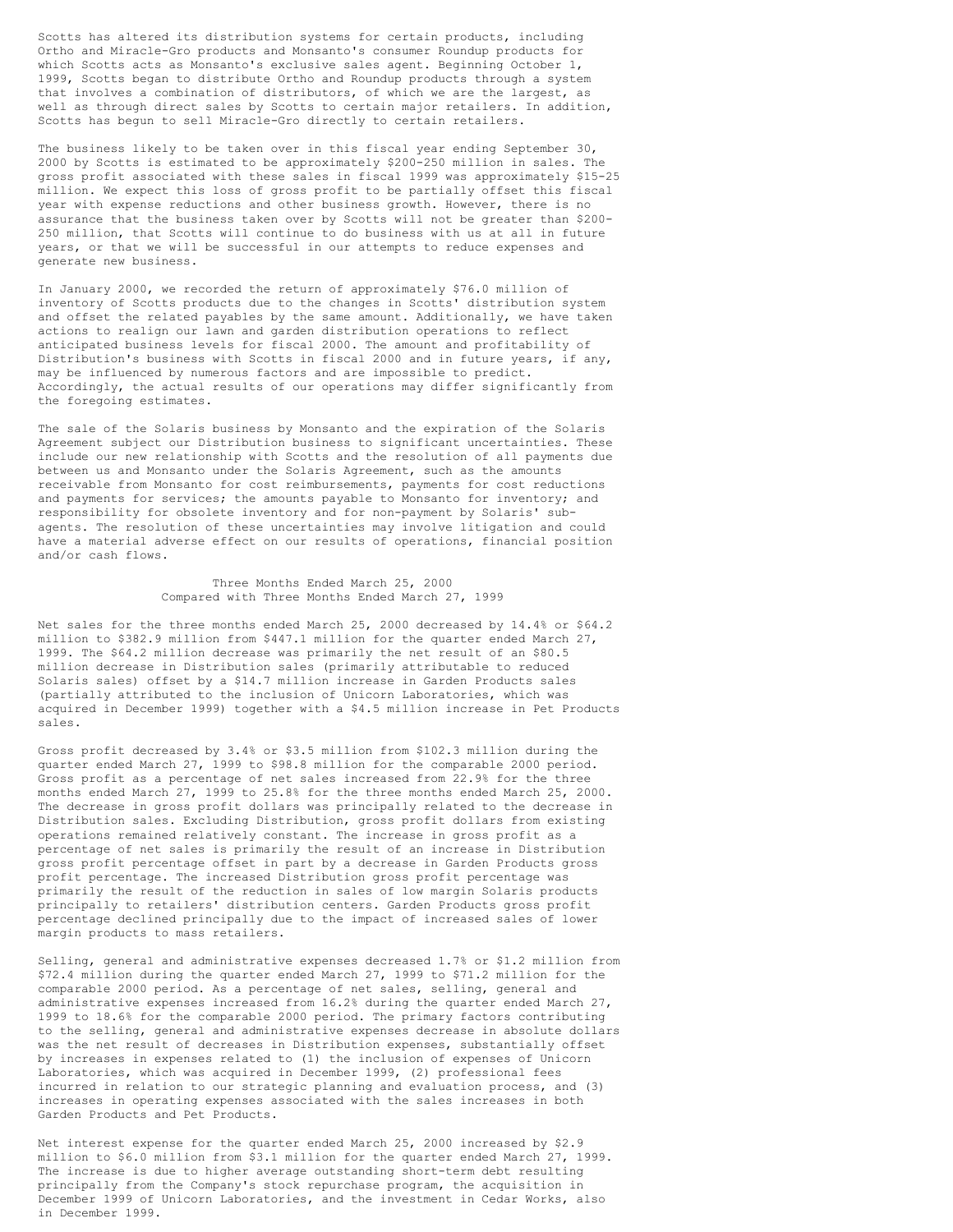Average short-term borrowings for the quarter ended March 25, 2000 were \$198.6 million compared with \$65.9 million for the quarter ended March 27, 1999. The average short-term interest rates for the quarter ended March 25, 2000 and March 27, 1999 were 8.9% and 7.4%, respectively.

The Company's effective income tax rate for the quarter ended March 25, 2000 was 44% compared with 42% for the quarter ended March 27, 1999. The increase in the effective tax rate results principally from non-deductible goodwill expense being a higher percentage of taxable income than was the case in the quarter ended March 27,1999.

> Six Months Ended March 25, 2000 Compared with Six Months Ended March 27, 1999

Net sales for the six months ended March 25, 2000 decreased by 10.9% or \$73.6 million to \$601.5 million from \$675.1 million for the six months ended March 27, 1999. The \$73.6 million decrease was primarily the net result of an \$102.6 million decrease in Distribution sales (primarily attributable to reduced Solaris sales) being partially offset by a \$21.3 million increase in Garden Products sales (partially attributed to the inclusion of Unicorn Laboratories, which was acquired in December 1999, and Norcal Pottery, which was acquired in January 1999), together with a \$9.9 million increase in Pet Products sales.

Gross profit decreased by 1.1% or \$1.7 million from \$158.7 million during the six months ended March 27, 1999 to \$157.0 million for the comparable 2000 period. Gross profit as a percentage of net sales increased from 23.5% for the six months ended March 27, 1999 to 26.1% for the six months ended March 25, 2000. The decrease in gross profit dollars was principally related to the decrease in Distribution sales. Excluding Distribution, gross profit dollars from existing operations remained relatively constant. The increase in gross profit as a percentage of net sales is primarily the result of an increase in Distribution gross profit percentage offset in part by a decrease in Garden Products and Pet Products gross profit percentages. The increased Distribution gross profit percentage was primarily the result of the reduction in sales of low margin Solaris products principally to retailer's distribution centers. Garden Products and Pet Products gross profit percentages declined principally due to the impact of increased sales of lower margin products to mass retailers.

Selling, general and administrative expenses increased 7.4% or \$9.4 million from \$127.3 million during the six months ended March 27, 1999 to \$136.7 million for the comparable 2000 period. As a percentage of net sales, selling, general and administrative expenses increased from 18.9% during the six months ended March 27, 1999 to 22.7% for the comparable 2000 period.

The primary factors contributing to the selling, general and administrative expenses increase in the six months ended March 25, 2000 included: (1) the inclusion of expenses for Norcal Pottery, which was acquired in January 1999, as well as Unicorn Laboratories, which was acquired in December 1999; (2) professional fees incurred in relation to our strategic planning and evaluation process; (3) the short term effects of the end of the Solaris Alliance producing a rapid decrease in Garden Distribution sales and related inventory levels coupled with management's decision to defer certain cost reductions during the fiscal quarter ending in December 25, 1999 in order to maintain operational infrastructure for the upcoming garden season and flexibility for future strategic planning; and (4) increases in operating expenses associated with the sales increases in both Garden Products and Pet Products.

Net interest expense for the six months ended March 25, 2000 increased by \$4.9 million, to \$10.3 million from \$5.4 million for the six months ended March 27, 1999.

The increase is due to higher average outstanding short-term debt resulting principally from the Company's stock repurchase program, the acquisitions in January 1999 of Norcal Pottery and December 1999 of Unicorn Laboratories, and the December 1999 investment in Cedar Works. During the quarter ended December 25, 1999 the Company repurchased 2,500,000 shares of it's stock for a total cost of approximately \$18.6 million, primarily through the use of it's revolving credit facility.

Average short-term borrowings for the six months ended March 25, 2000 were \$171.3 million compared with \$38.8 million for the six months ended March 27, 1999. The average short-term interest rates for the six months ended March 25, 2000 and March 27, 1999 were 8.2% and 8.0%, respectively.

The Company's effective income tax rate for the six months ended March 25, 2000 was 44% compared with 42% for the six months ended March 27, 1999. The increase in the effective tax rate results principally from non-deductible goodwill expense being a higher percentage of taxable income than was the case in the six months ended March 27, 1999.

Impact of Year 2000

The Company's systems that were assessed, modified, or converted for Year 2000 compliance operated throughout the Year 2000 century change without significant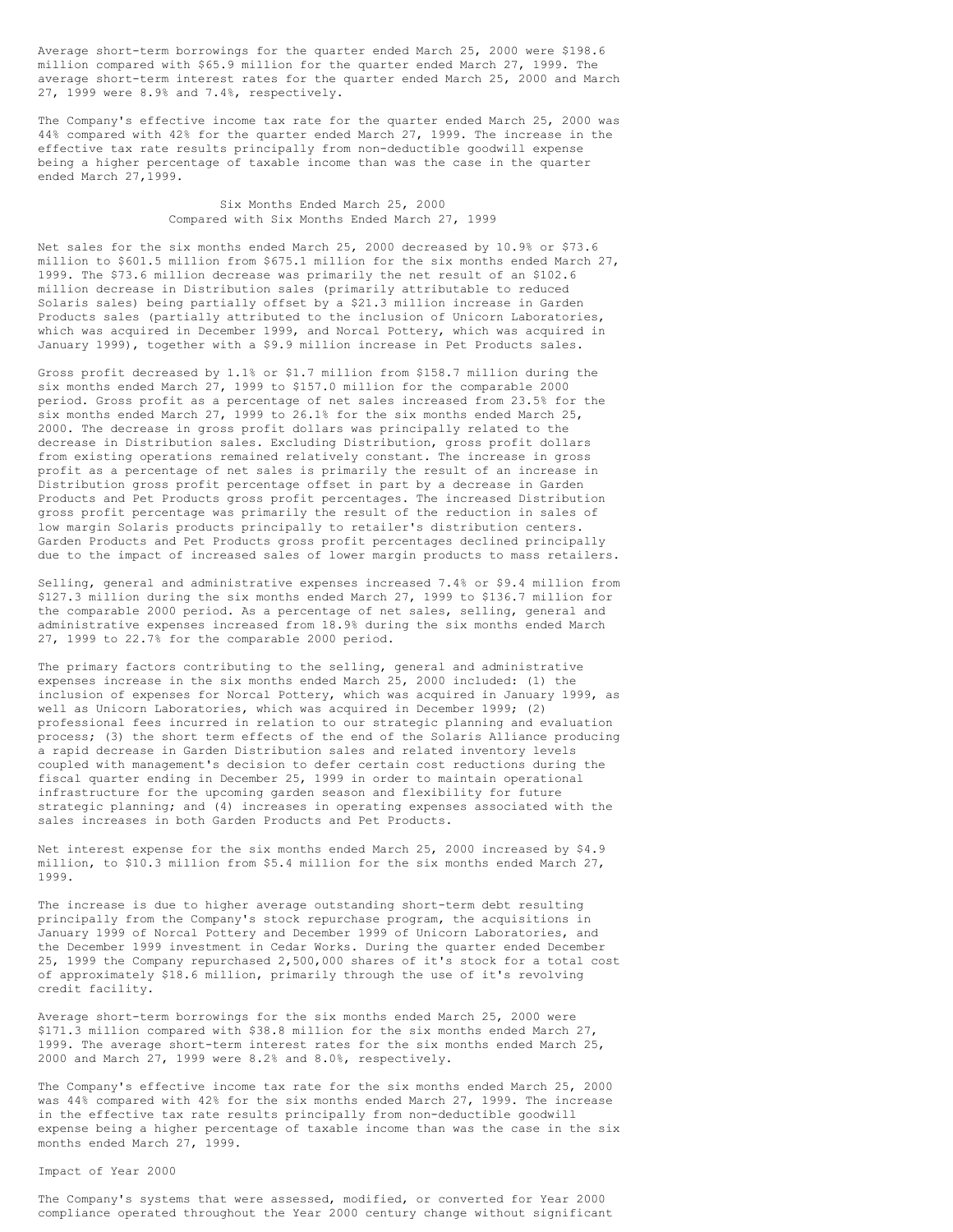errors or interruptions when processing data and transactions incorporating Year 2000 dates. To date, the Company has not encountered any significant problems relating to Year 2000 issues with any of the systems of customers, vendors, or other constituents with whom the Company has significant relationships.

Liquidity and Capital Resources

The Company has financed its growth through a combination of bank borrowings, supplier credit, internally generated funds and sales of securities to the public. The Company received net proceeds (after offering expenses) of approximately \$431.0 million from its five public offerings of common stock in July 1993, November 1995, July 1996, August 1997 and January 1998. In November 1996, the Company completed the sale of \$115 million 6% subordinated convertible notes generating approximately \$112 million net of underwriting commissions.

The Company's business is highly seasonal and its working capital requirements and capital resources track closely to this seasonal pattern. During the first fiscal quarter accounts receivable reach their lowest level while inventory, accounts payable and short-term borrowings begin to increase. Since the Company's short-term credit line fluctuates based upon a specified asset borrowing base, this quarter is typically the period when the asset borrowing base is at its lowest and consequently the Company's ability to borrow is at its lowest. During the second fiscal quarter, receivables, accounts payable and short-term borrowings begin to increase, reflecting the build-up of inventory and related payables in anticipation of the peak selling season. During the third fiscal quarter, principally due to the Solaris Agreement, inventory levels have remained relatively constant while accounts receivable peak and short-term borrowings start to decline as cash collections are received during the peakselling season. During the fourth fiscal quarter, inventory levels are at their lowest, and accounts receivable and payables are substantially reduced through conversion of receivables to cash.

The Company's businesses service two broad markets: lawn and garden and pet supplies. The pet supplies businesses basically deal with products that have a year round selling cycle with very little change quarter to quarter. As a result it is not necessary to carry large quantities of inventory to meet peak demands. Additionally, this level sales cycle eliminates the need for manufacturers to give extended credit terms to either distributors or retailers. On the other hand, the Company's garden distribution business is highly seasonal with approximately 70% of its sales occurring during the fiscal second and third quarters. For many manufacturers of garden products this seasonality requires them to move large quantities of their product well ahead of the peak selling periods. To encourage distributors to carry large amounts

of inventory, industry practice has been for manufacturers to give extended credit terms and/or promotional discounts.

For the six months ended March 25, 2000, the Company used cash from operating activities of \$40.1 million primarily relating to the normal cycle of receivables build up in Distribution and in Garden Products. Inventory levels declined principally as a result of lower Distribution balances associated with lowered sales levels in the current year, partially offset by increased inventory levels at Garden and Pet Products consistent with their increased sales volumes. Accounts payable did not increase at the same rate as inventory partially due to favorable vendor payment terms for a fiscal 1999 program that was paid in fiscal 2000. In addition, the increased inventory at Garden Products had shorter payment terms than were associated with comparable inventory increases within the Distribution segment during prior periods. Net cash used from investing activities of \$34.0 million resulted from acquisitions of new companies and the acquisition of office and warehouse equipment, including computer hardware and software. Cash generated from financing activities of \$75.0 million consisted principally of borrowings of \$94.3 million of short-term debt, partially offset by repayments of \$18.6 million to acquire treasury shares.

The Company has a \$150 million line of credit with Congress Financial Corporation (Western). The available amount under the line of credit fluctuates based upon a specific asset-borrowing base. The line of credit bears interest at a rate either equal to the prime rate or LIBOR plus 2% at the Company's option, and is secured by substantially all of the Company's assets. At March 25, 2000, the Company had \$126.0 million of outstanding borrowings and had \$24.0 million of available borrowing capacity under this line. The Company's line of credit contains certain financial covenants such as minimum net worth and minimum working capital requirements. The line also requires the lender's prior written consent to any acquisition of a business. In connection with the acquisition of one company in fiscal 1998, the Company assumed a \$60.0 million line of credit, subsequently increased to \$70 million, of which \$5.8 million was available at March 25, 2000. Interest related to this line is based on a rate either equal to the prime rate or LIBOR plus .875% at the Company's option.

The Company believes that cash flow from operations, funds available under its line of credit, and arrangements with suppliers will be adequate to fund its presently anticipated working capital requirements for the foreseeable future. The Company anticipates that its capital expenditures will not exceed \$18.0 million for the next 12 months.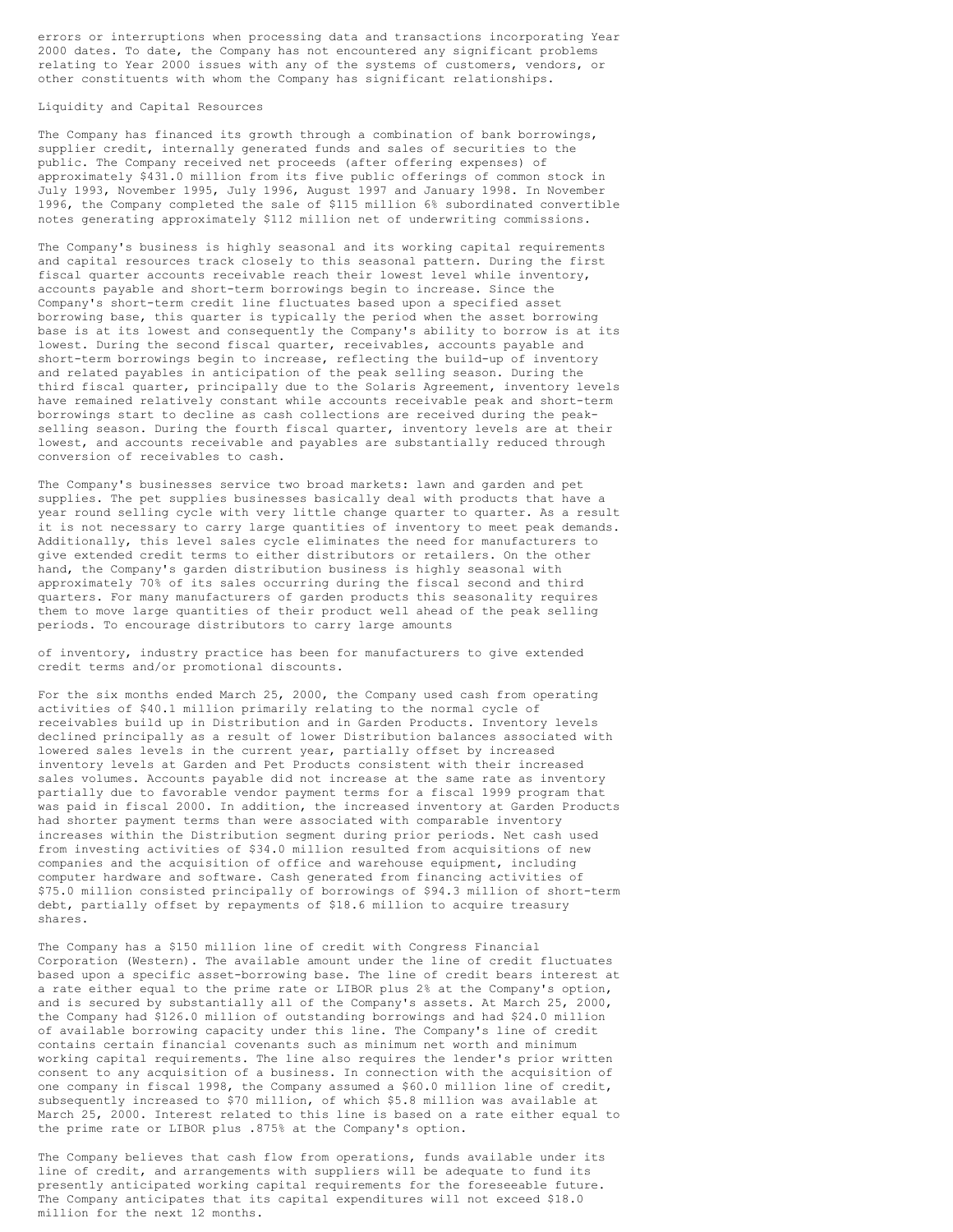As part of its growth strategy, the Company has engaged in acquisition discussions with a number of companies in the past and it anticipates it will continue to evaluate potential acquisition candidates. If one or more potential acquisition opportunities, including those that would be material, become available in the near future, the Company may require additional external capital. In addition, such acquisitions would subject the Company to the general risks associated with acquiring companies, particularly if the acquisitions are relatively large.

Weather and Seasonality

Historically, the Company's sales of lawn and garden products have been influenced by weather and climate conditions in the markets it serves. During the last several years, the Company's results of operations were negatively affected by severe weather conditions in many parts of the country. Additionally, the Company's business is highly seasonal. In fiscal 1999, approximately 2/3 of the Company's sales occurred in the first six months of the calendar year. Substantially all of the Company's operating income is typically generated in this period which has historically offset the operating losses incurred during the first fiscal quarter of the year.

ITEM 3. Quantitative and Qualitative Disclosure About Market Risk The Company believes there has been no material change in its exposure to market risk from that discussed in the Company's 1999 Consolidated Financial Statements.

CENTRAL GARDEN & PET COMPANY FORM 10-O

----------

PART II. OTHER INFORMATION

ITEM 1. Legal Proceedings

In December 1997, the Company acquired all of the stock of TFH Publications, Inc. The purchase price paid to the prior owners included \$70 million in cash, a \$10 million loan, possible earnouts, if certain future earnings projections were met, as well as other consideration. In September 1998, the prior owners of TFH brought suit against the Company and certain executives of the Company for damages and relief from their obligations under the Promissory Note, alleging, among other things, that the Company's failure to properly supervise the TFH management team had jeopardized their prospects of achieving the earnouts. The Company believes that these allegations are without merit. The Company counterclaimed against the prior owners for enforcement of the Promissory Note, damages and other relief, alleging, among things, fraud, misrepresentation and breach of fiduciary duty by the prior owners of TFH. These actions, Herbert R.

Axelrod and Evelyn Axelrod v. Central Garden & Pet Company; Glen S. Axelrod; - ---------------------------------------------------------------------------- Gary Hersch; William E. Brown; Robert B. Jones; Glen Novotny; and Neill Hines, - ----------------------------------------------------------------------------- Docket No. MON-L-5100-99, and TFH Publications, Inc. v. Herbert Axelrod et al., ------------------------------------------------

Docket No. L-2127-99 (consolidated cases), are in the New Jersey Superior Court. There is no trial date at this time.

During the course of discovery in this action, the Company has become aware of certain information which suggests that prior to the acquisition of TFH by the Company, certain records of TFH were prepared in an inaccurate manner which resulted in underpayment of taxes by certain individuals. Those individuals could be liable for back taxes, interest, and penalties. In addition, even though all of the events occurred prior to the acquisition of TFH by the Company, there is a possibility that TFH could be liable for penalties for events which occurred under prior management. The Company believes that TFH has strong defenses available to the assertion of any penalties against TFH. The Company cannot predict whether TFH will be required to pay any such penalties. In the event that TFH were required to pay penalties, the Company would seek compensations from the prior owners.

The Company, based on consultation with legal counsel, does not believe that the outcome of the above matters will have a material adverse impact on its operations, financial position, or cash flows.

- ITEM 2. Changes in Securities and Use of Proceeds Not Applicable
- ITEM 3. Defaults Upon Senior Securities Not Applicable
- ITEM 4. Submission of Matter to a Vote of Securities Holders (a) The annual meeting of shareholders was held on February 14, 2000. (b) The following directors were elected at the meeting William E. Brown Glenn W. Novotny Brooks M. Pennington III Lee D. Hines, Jr.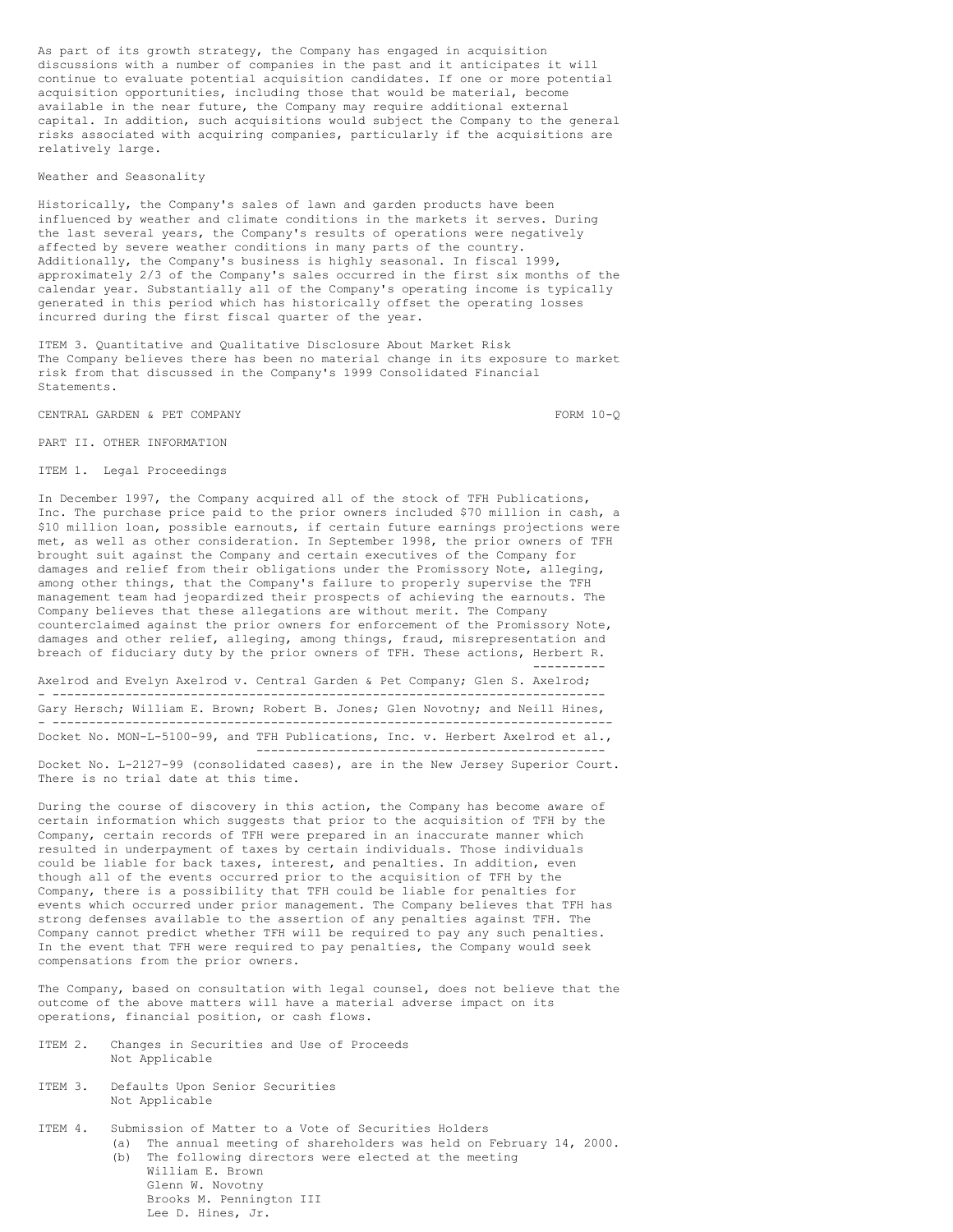Daniel P. Hogan, Jr. Bruce A. Westphal

Set forth below is a tabulation with respect to the matter voted on at the meeting:

|                                               | For                       | Against or<br>Withheld |
|-----------------------------------------------|---------------------------|------------------------|
|                                               |                           |                        |
| William E. Brown<br>Common<br>Class B         | 14,441,708<br>1,651,707   | 86,597<br>$-0-$        |
| Glenn W. Novotny<br>Common<br>Class B         | 14,442,610<br>1,651,707   | 85,695<br>$-0-$        |
| Brooks M. Pennington III<br>Common<br>Class B | 14,439,231<br>1,651,707   | 89,074<br>$-0-$        |
| Lee D. Hines, Jr.<br>Common<br>Class B        | 14,438,885<br>1,651,707   | 89,420<br>$-0-$        |
| Daniel P. Hogan, Jr.<br>Common<br>Class B     | 14,442,256<br>1,651,707   | 86,049<br>$-0-$        |
| Bruce A. Westphal<br>Common<br>Class B        | 14, 442, 156<br>1,651,707 | 86,149<br>$-0-$        |

- ITEM 5. Other Information Not Applicable
- ITEM 6. Exhibits and Reports on Form 8-K
	- (a) Exhibits

| Exhibit |                          |  |
|---------|--------------------------|--|
| Number  | Exhibit                  |  |
|         |                          |  |
| クワ      | Financial Data Schedule. |  |

- (b) The following report on Form 8-K was filed during the quarter ended March 25, 2000.
	- (1) On March 20, 2000, the Company filed a report on Form 8-K dated March 20, 2000 disclosing that the Company is preparing to file a Form 10 with the SEC which, when declared effective by the SEC, would permit the Company to spin off its lawn and garden distribution business to shareholders.

CENTRAL GARDEN & PET COMPANY FORM 10-Q

SIGNATURES ----------

Pursuant to the requirements of the Securities Act of 1934, the registrant has duly caused this report to be signed on its behalf by the undersigned thereunder duly authorized.

> CENTRAL GARDEN & PET COMPANY -------------------------------------------- Registrant

Dated: October 25, 2000

-------------------------------------------- William E. Brown, Chairman of the Board and Chief Executive Officer

/s/ Lee D. Hines, Jr. -------------------------------------------- Lee D. Hines, Jr., Vice President and Chief Financial Officer